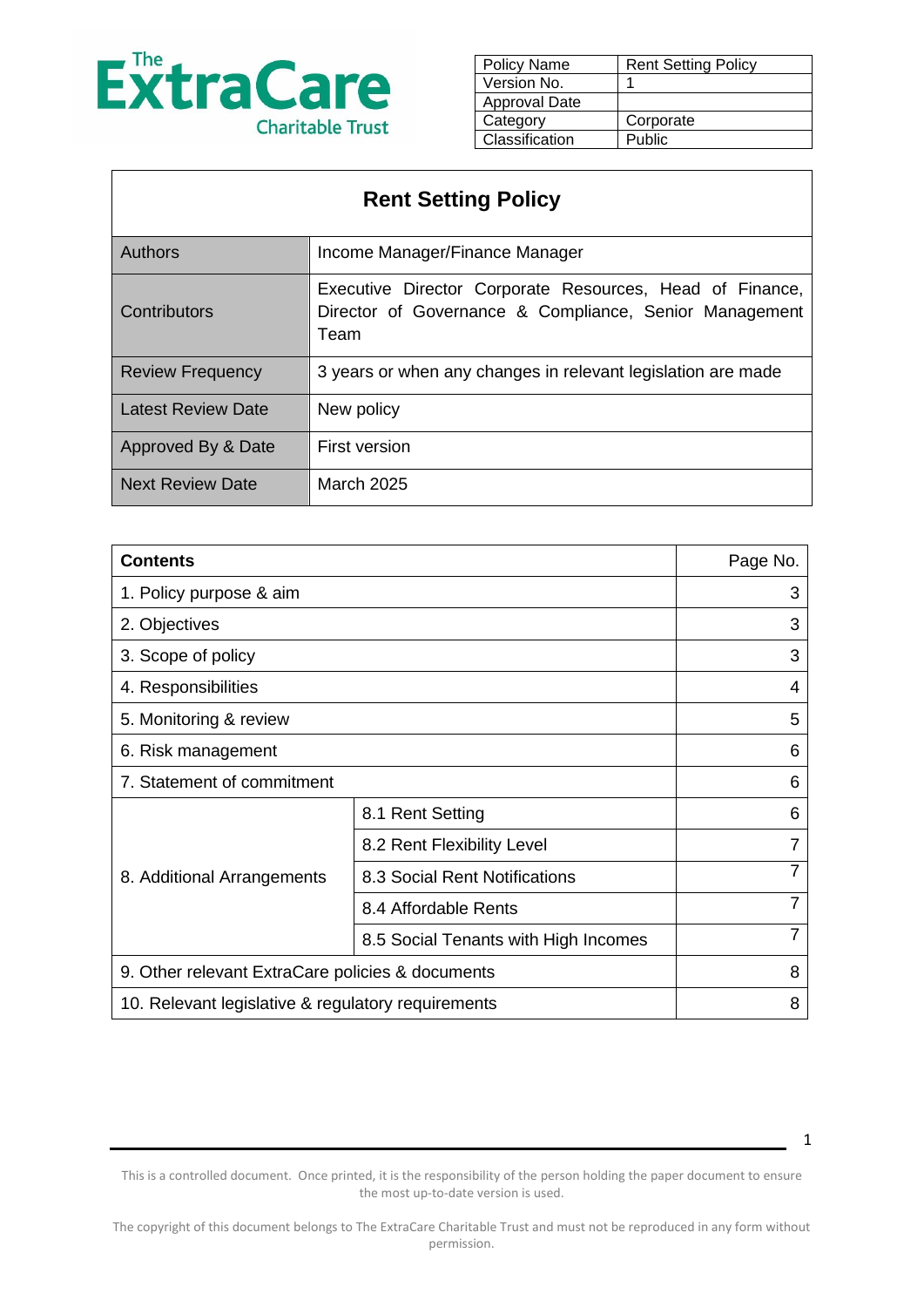

| <b>Policy Name</b>   | <b>Rent Setting Policy</b> |
|----------------------|----------------------------|
| Version No.          |                            |
| <b>Approval Date</b> |                            |
| Category             | Corporate                  |
| Classification       | Public                     |

### **Version Control**

| Version | Date       | <b>Description</b>      | <b>Updated By</b> | Approved By |
|---------|------------|-------------------------|-------------------|-------------|
| 1.0     | 06/10/2021 | First draft $-$ for ELT | Income<br>Manager |             |
|         |            |                         |                   |             |
|         |            |                         |                   |             |
|         |            |                         |                   |             |

This is a controlled document. Once printed, it is the responsibility of the person holding the paper document to ensure the most up-to-date version is used.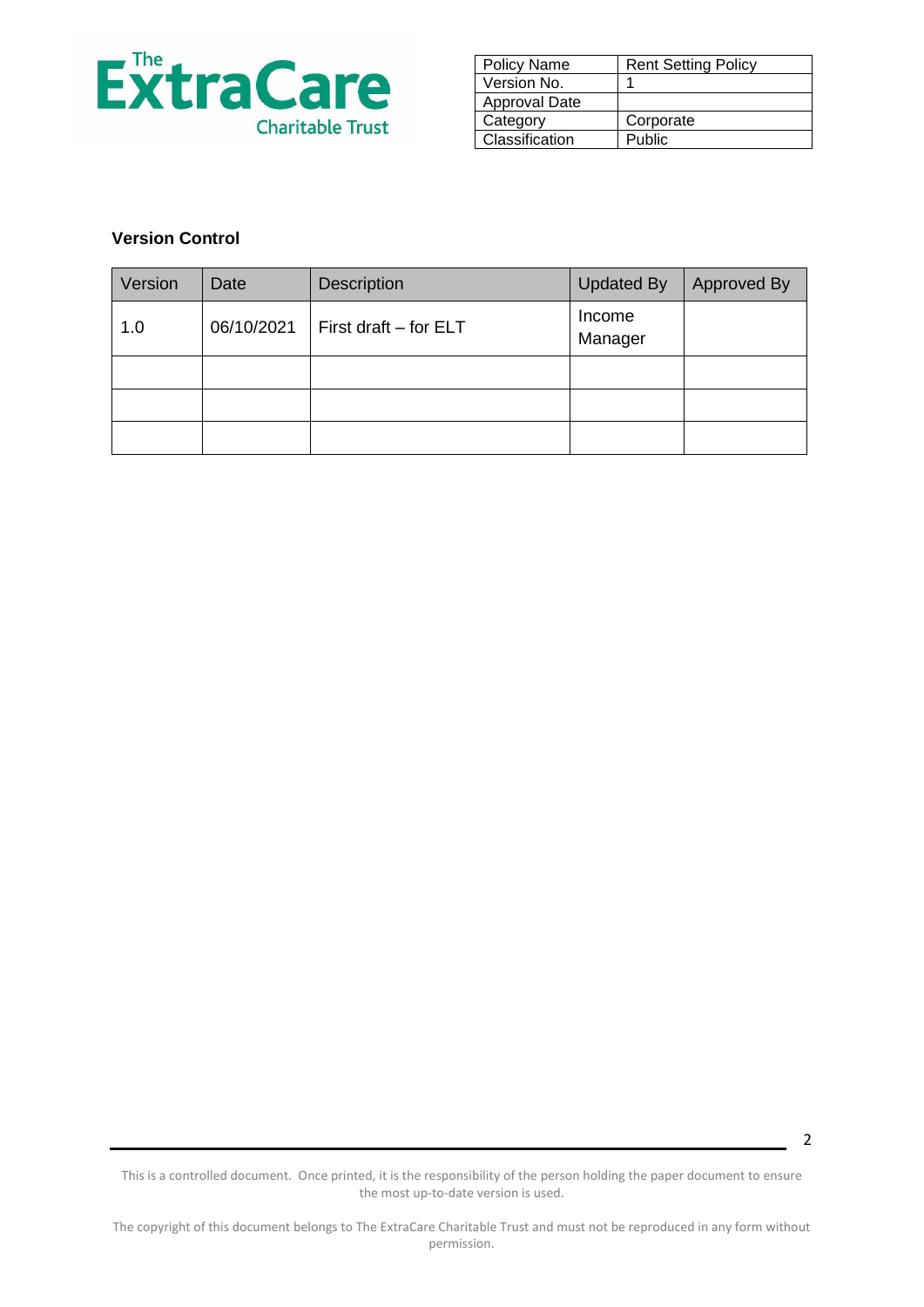

| <b>Policy Name</b> | <b>Rent Setting Policy</b> |
|--------------------|----------------------------|
| Version No.        |                            |
| Approval Date      |                            |
| Category           | Corporate                  |
| Classification     | Public                     |

#### **1. Policy Purpose & Aim**

The purpose of this policy is to detail how The ExtraCare Charitable Trust (ExtraCare) calculates and sets rent and service charges.

The policy ensures that the social rents set comply with the Regulator of Social Housing (RSH)'s Rent Standard 2020, ensuring those rents set from 1 April 2020 are done so in accordance with the Government's Policy Statement on Rents for Social Housing 2018.

### **2. Objectives**

- To set fair and consistent property rent levels in line with the Rent Standard;
- To support a consistent and collaborative approach to rent setting for current properties and new developments;
- To communicate with residents about charges in line with the ARCO consumer code;
- To ensure that ELT and the Board have assurance that annual uplifts/decreases are proposed and agreed in line with current guidance; and
- To provide transparency of rent setting and promote equality for residents.

### **3. Scope of Policy**

This policy applies to all our social rented properties owned and managed by ExtraCare. This policy does not cover rent setting for our partner organisations such as Rooftop Housing and Your Housing Group.

This is a controlled document. Once printed, it is the responsibility of the person holding the paper document to ensure the most up-to-date version is used.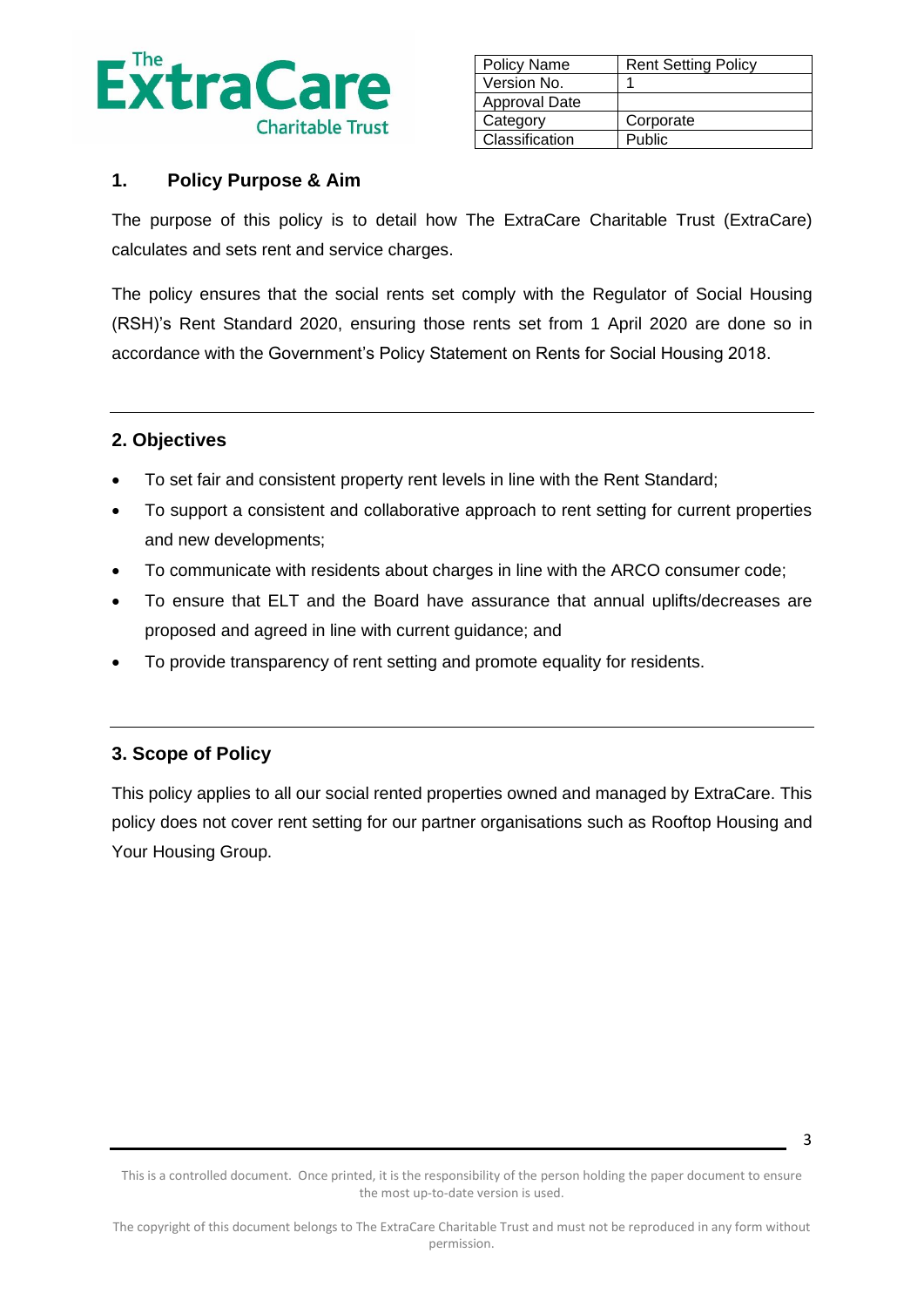

| Policy Name          | <b>Rent Setting Policy</b> |
|----------------------|----------------------------|
| Version No.          |                            |
| <b>Approval Date</b> |                            |
| Category             | Corporate                  |
| Classification       | Public                     |

## **4. Responsibilities**

ExtraCare is bound by its legal responsibilities to ensure that its rent setting is correct and falls within current government guidelines. A detailed list of the key legislation can be found later in the policy.

Trustees and employees of ExtraCare have legal and regulatory duties and responsibilities to comply with the requirements of this policy. Detailed responsibilities are set out below:

### **Board of Trustees**

- To approve the setting of rents for new developments;
- To approve the annual increases in rent; and
- Seek assurance on compliance with the Rent Standard.

#### **ELT**

- To approve, as part of the budget setting process, the rent increase proposal for the forthcoming year, prior to approval by the Board; and
- Ensure compliance with the Rent Standard.

#### **Operations Directorate**

- To be responsible for ensuring that the timely delivery of rent change notifications to residents is carried out;
- To facilitate the updating of the Pricing Catalogue; and the uploading of revised residents' charges, into the Customer Portal Database by our support provider; and
- To ensure that tenancy agreements meet the criteria for rent setting and annual uplifts/decreases contained within this policy.

#### **Income Management**

- To take responsibility for calculating new rent figures once changes are approved; and
- To ensure that all price increase notifications are produced and sent to locations in reasonable time in order for them to deliver to residents within the correct timescales.

This is a controlled document. Once printed, it is the responsibility of the person holding the paper document to ensure the most up-to-date version is used.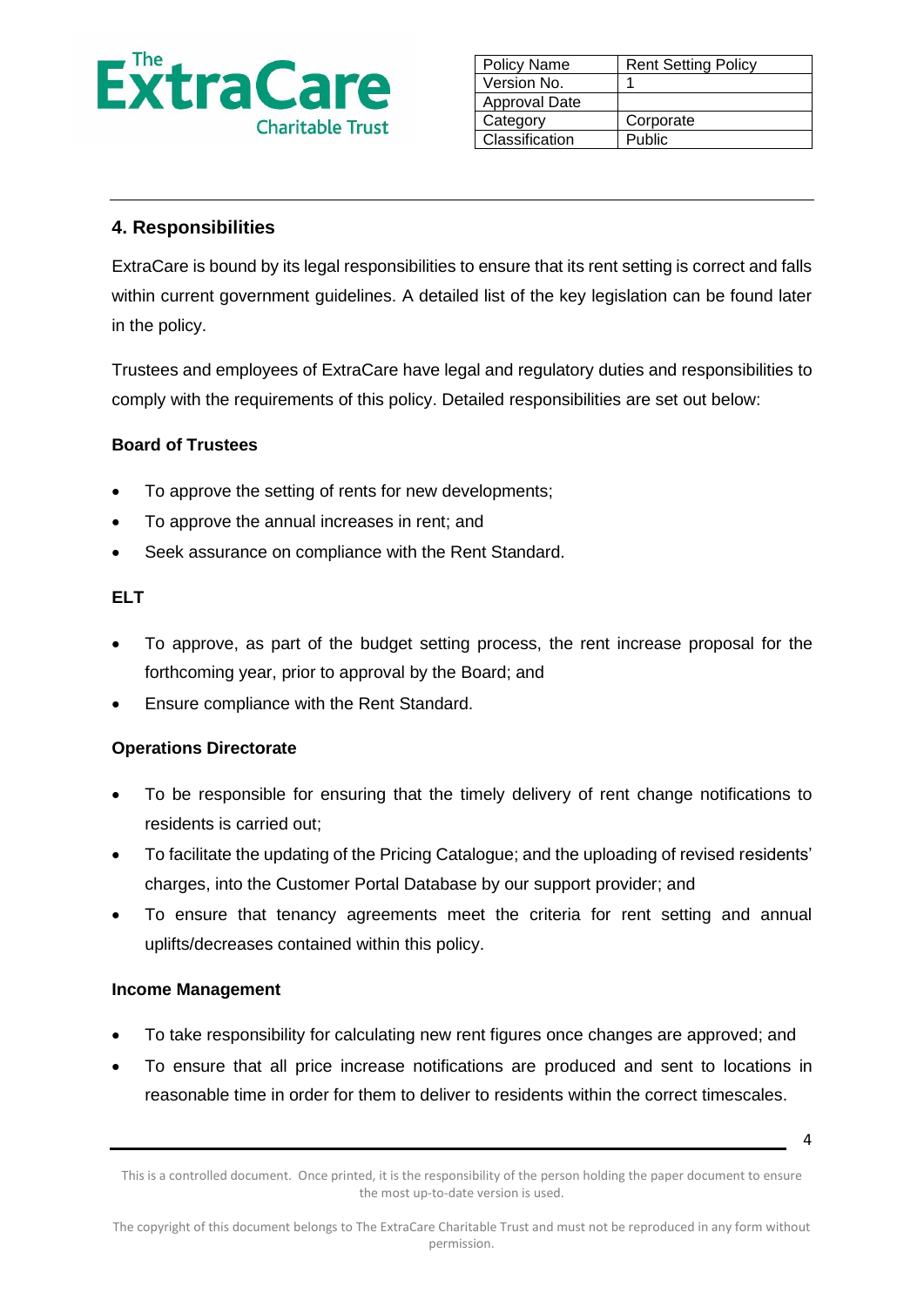

| <b>Policy Name</b> | <b>Rent Setting Policy</b> |
|--------------------|----------------------------|
| Version No.        |                            |
| Approval Date      |                            |
| Category           | Corporate                  |
| Classification     | Public                     |

#### **Finance**

- Head of Finance is the policy owner;
- Having received the appropriate information from Development, to calculate the rent to be charged at New Villages;
- Propose the uplift/decrease to be applied as part of the budget setting process; and
- To review the calculated new rents and approve before any correspondence with residents is released.

#### **Development & Commissioning Teams**

- To ensure that the full build specification has been relayed to the relevant teams and that anything which may create an issue with regards to charge setting is discussed fully with the relevant teams; and
- Ensuring that the rent set is in accordance with any requirements of grant funding received for the project.

### **5. Monitoring & Review**

The Head of Finance will monitor this policy in delivering its aims and ensuring compliance with relevant legislation.

Monitoring and review is to be undertaken as follows:

- Annual rent increases to be approved by the Board of Trustees;
- Rent setting for New Village developments to be proposed to and approved by the Board of Trustees; and
- Formula rent values matrix document to be updated annually following approval of rent increases.

Regular review of this policy will be carried out by the Finance Manager.

This is a controlled document. Once printed, it is the responsibility of the person holding the paper document to ensure the most up-to-date version is used.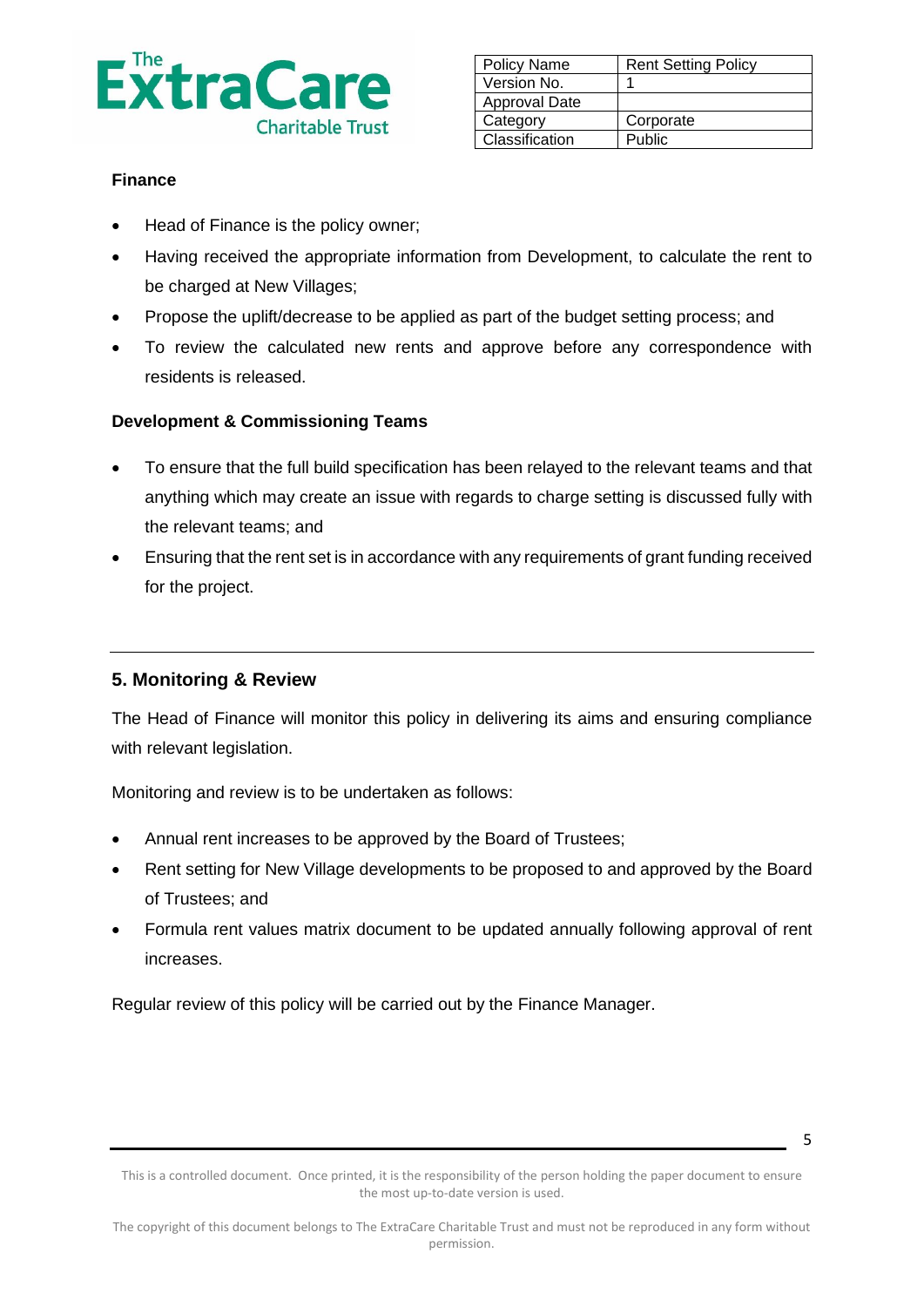

| Policy Name    | <b>Rent Setting Policy</b> |
|----------------|----------------------------|
| Version No.    |                            |
| Approval Date  |                            |
| Category       | Corporate                  |
| Classification | Public                     |

### **6. Risk Management**

If rents are not calculated on a fair, transparent and consistent basis, then ExtraCare may be exposed to an increased likelihood of challenge from either residents or the RSH.

The income from social rent forms a vital part of our revenues. Rents should be calculated correctly to maximise income whilst ensuring the Rent Standard is adhered to.

### **7. Statement of Commitment**

In enacting this policy ExtraCare will adhere to calculate and set social rents complying with all relevant regulatory and legal requirements.

### **8. Additional Arrangements**

## **8.1 Social Rent Setting**

Since 2001, rents for properties let at 'social rent', have been set based on a formula set by government. This creates a 'formula rent' for each property, which is calculated based on the relative value of the property, relative local income levels, and the size of the property. An aim of this formula-based approach is to ensure that similar rents are charged for similar social rent properties.

ExtraCare will set all social rents in line with this formula ensuring the rent does not exceed the rent cap as detailed in the Limit on annual rent increases guidance (updated annually).

Because of the unique nature of ExtraCare properties and communal settings, it is difficult to provide an accurate property value as at January 1999 prices (which is the base position used in setting social rents). There is scope for supported housing providers like ExtraCare to use a Depreciated Replacement Cost (DRC) method of valuation where an Existing Use Value (vacant position) is not able to be calculated. DRC is a more appropriate method for calculating our property costs and therefore this is what ExtraCare use in the rent formula calculations.

This is a controlled document. Once printed, it is the responsibility of the person holding the paper document to ensure the most up-to-date version is used.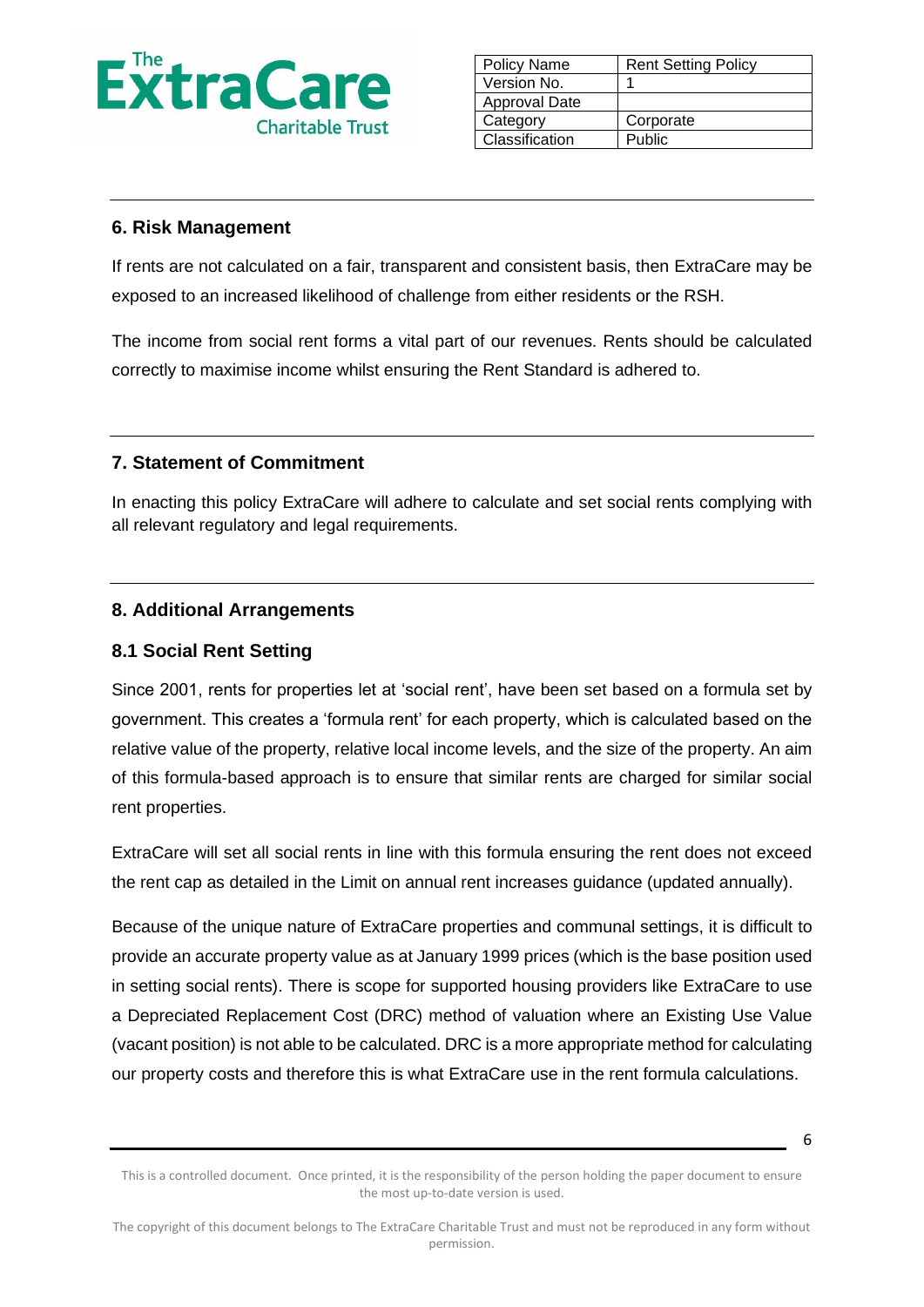

| <b>Policy Name</b> | <b>Rent Setting Policy</b> |
|--------------------|----------------------------|
| Version No.        |                            |
| Approval Date      |                            |
| Category           | Corporate                  |
| Classification     | Public                     |

# **8.2 Rent Flexibility Level**

For supported housing a rent flexibility of up to 10% can be added to the rent formula calculation. As ExtraCare meets the definition of supported housing and have a clear rationale for utilising the rent flexibility which takes into account local circumstances and affordability.

Where rents are currently charged below formula +10%, we will increase the rent to this amount on re-let of the property.

# **8.3 Social Rent Notifications**

In accordance with the Rent Standard, Extracare will update the rents on the 2<sup>nd</sup> Monday of April each year. The increase is currently defined as a maximum of CPI +1% (CPI as at September of the previous year). The proposed rent increase will be presented to Board for approval.

When increasing any social rent ExtraCare will issue increase notification letters in line with current guidance and legislation, currently at least a month before the increase is to be applied.

We will be transparent with residents with regards to our rent. Our charges will be laid out clearly in a Key Facts document which will be given to individuals interested in purchasing or renting a property from ExtraCare. This is in line with the requirements of the Associated Retirement Community Operators (ARCO) Consumer code.

# **8.4 Affordable Rents**

Where there are grant stipulations that state rent must be calculated using the Affordable Rent calculation, which is 80% of market rent, we will compare this rent to the Social Rent formula calculation. The Rent Standard states that Affordable Rent should not be lower than formula rent and we will work with Homes England to gain consent to charge the appropriate Social Rent figure.

# **8.5 Social Tenants with high incomes**

Where we have Social residents with high income (in excess of £60,000) we reserve the right to charge a fair rent as set by a rent officer.

This is a controlled document. Once printed, it is the responsibility of the person holding the paper document to ensure the most up-to-date version is used.